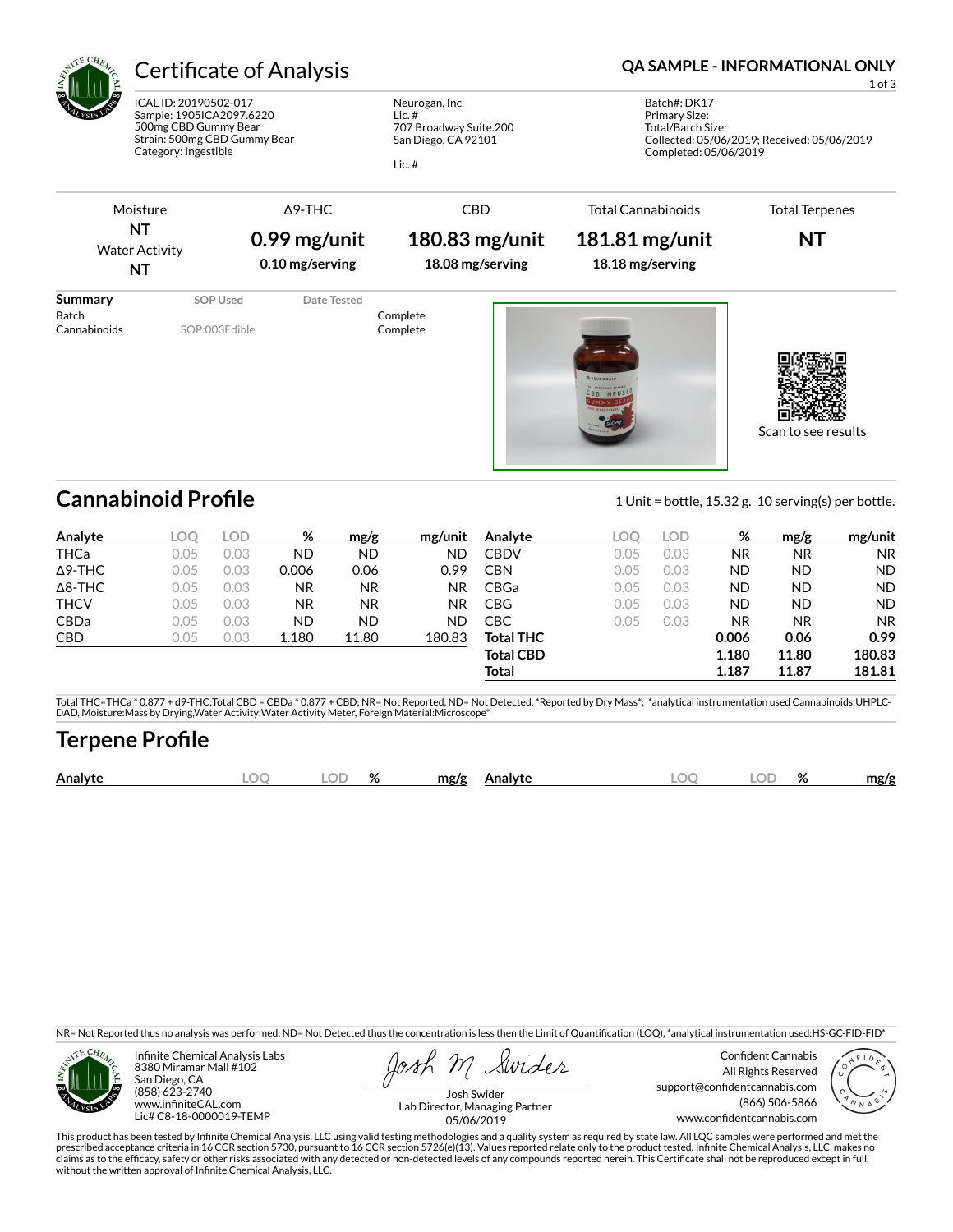

ICAL ID: 20190502-017 Sample: 1905ICA2097.6220 500mg CBD Gummy Bear Strain: 500mg CBD Gummy Bear Category: Ingestible

Neurogan, Inc. Lic. # 707 Broadway Suite.200 San Diego, CA 92101

Lic. #

#### Certificate of Analysis **Certificate of Analysis QA SAMPLE - INFORMATIONAL ONLY**

2 of 3

Batch#: DK17 Primary Size: Total/Batch Size: Collected: 05/06/2019; Received: 05/06/2019 Completed: 05/06/2019

## **Residual Solvent Analysis**

| Category 1 | OO. | LOD | Limit | <b>Status</b> Category 2 | LOO | LOD | Limit | Status | <b>Category 2</b> | $\Omega$ | LOD. | Limit | Status |
|------------|-----|-----|-------|--------------------------|-----|-----|-------|--------|-------------------|----------|------|-------|--------|
|            |     |     |       |                          |     |     |       |        |                   |          |      |       |        |

NR= Not Reported thus no analysis was performed, ND= Not Detected thus the concentration is less then the Limit of Quantification (LOQ) ,\*analytical instrumentation used=HS-GC-FID-FID\*

### **Heavy Metal Screening**

| $\sim$<br>∽<br>$\sim$ | OF<br>∽ | Limit | status |
|-----------------------|---------|-------|--------|
|                       |         |       |        |

NR= Not Reported thus no analysis was performed, ND= Not Detected thus the concentration is less then the Limit of Quantification (LOQ), \*analytical instrumentation used:ICP-MS\*

### **Microbiological Screening**

| ารนIน |
|-------|
|-------|

ND=Not Detected; \*analytical instrumentation used:qPCR\*



Infinite Chemical Analysis Labs 8380 Miramar Mall #102 San Diego, CA (858) 623-2740 www.infiniteCAL.com Lic# C8-18-0000019-TEMP

Josh M Swider

Confident Cannabis All Rights Reserved support@confidentcannabis.com (866) 506-5866 www.confidentcannabis.com



Josh Swider Lab Director, Managing Partner 05/06/2019

This product has been tested by Infinite Chemical Analysis, LLC using valid testing methodologies and a quality system as required by state law. All LQC samples were performed and met the prescribed acceptance criteria in 16 CCR section 5730, pursuant to 16 CCR section 5726(e)(13). Values reported relate only to the product tested. Infinite Chemical Analysis, LLC makes no<br>claims as to the efficacy, safety o without the written approval of Infinite Chemical Analysis, LLC.